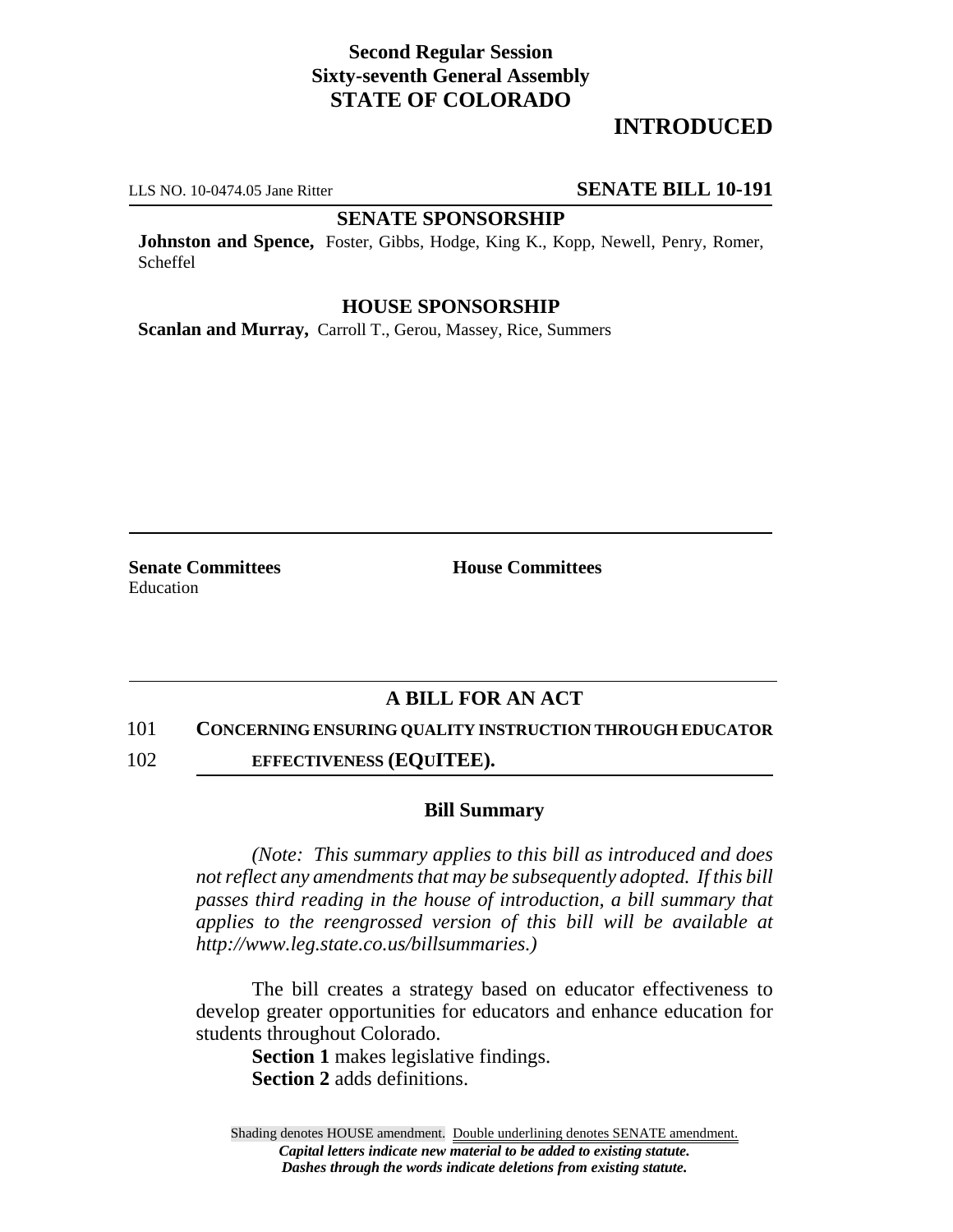**Section 3** requires the state board of education (state board) to work with the governor's council for educator effectiveness (council), as created by executive order, to promulgate rules concerning a system to evaluate the effectiveness of educators (system).

**Section 4** repeals the state licensed personnel performance evaluation council.

**Section 5** references the council and lists additional duties for the council. Among those duties are developing recommendations for the state board regarding teacher evaluations and granting and revoking nonprobationary status. The council is also charged with developing a set of guidelines for establishing levels of effectiveness for different categories of educators, making recommendations regarding career ladders for teachers and principals, and making recommendations concerning a state plan for the equitable distribution of highly effective teachers and principals. If the council fails to make recommendations to the state board by December 31, 2010, the state board shall, on or before March 1, 2011, promulgate rules concerning any of the items concerning which the council was charged to make recommendations.

**Section 6** requires a school district board of education or board of cooperative services to meet or exceed the guidelines established by the state board when creating its performance evaluation system. Standards are provided for a school district board of education to use when evaluating principals.

**Sections 7 and 10** redefine a probationary teacher as a teacher who has not completed 3 consecutive years of demonstrated effectiveness or a nonprobationary teacher who has had 2 consecutive years of demonstrated ineffectiveness, as defined by rule of the state board.

**Sections 8 and 11** require teacher placement by mutual consent of the teacher and the receiving school. Each teacher employment contract shall contain a provision stating that the teacher may be assigned to a particular school only upon the consent of the receiving school. If a teacher is unable to secure a position after 2 hiring cycles, he or she will be placed on unpaid leave without benefits until he or she earns a position, at which time his or her benefits and years of experience will be reinstated.

**Section 9** allows demonstrated effectiveness to be a factor in cancelling employment contracts when there is a justifiable decrease in the number of teaching positions.

1 *Be it enacted by the General Assembly of the State of Colorado:*

2 **SECTION 1.** 22-9-102, Colorado Revised Statutes, is amended

3 to read: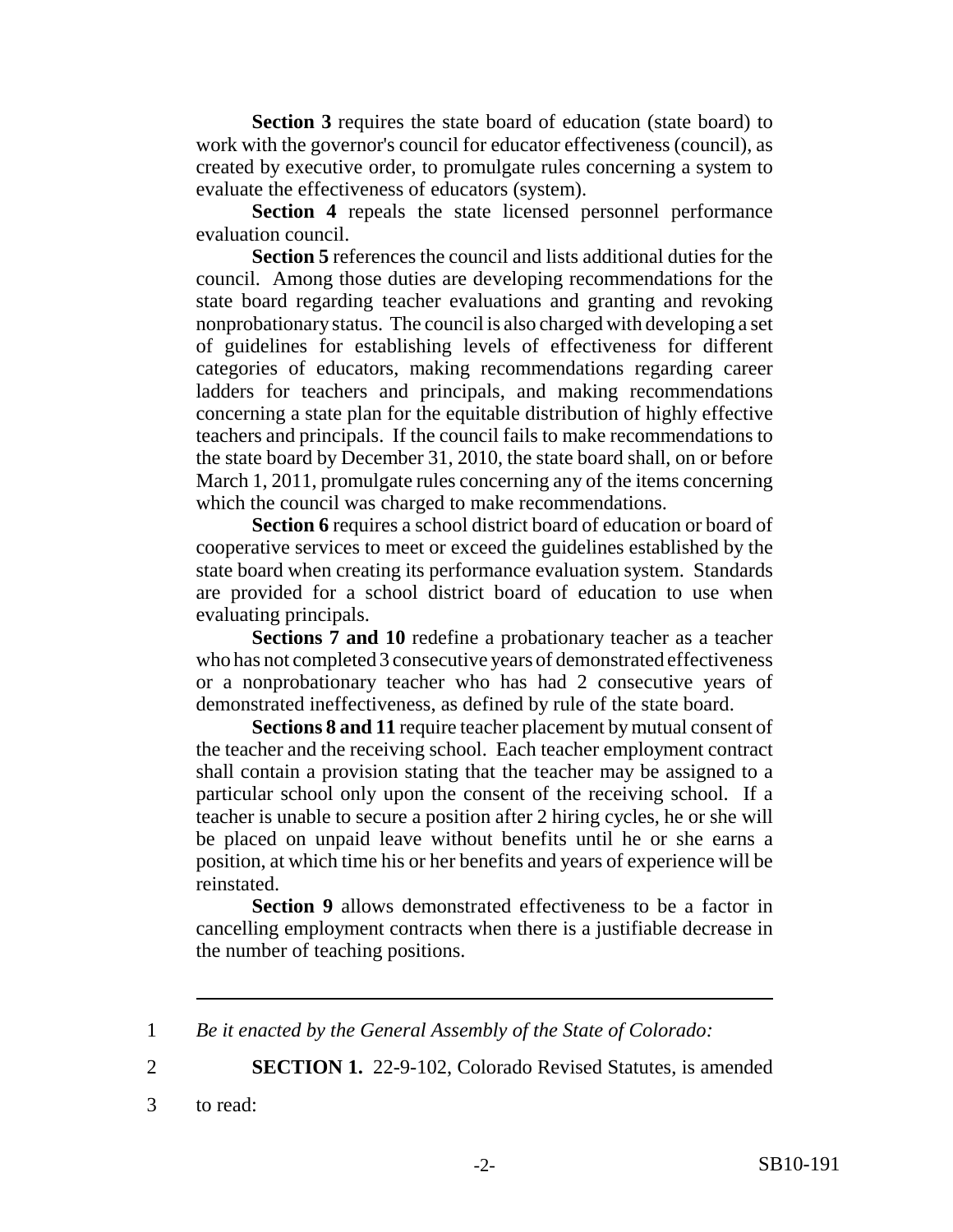**22-9-102. Legislative declaration.** (1) The general assembly hereby declares that:

 (a) A system of performance evaluation TO EVALUATE THE EFFECTIVENESS OF LICENSED PERSONNEL is crucial to improving the quality of education in this state and declares that such a system shall be applicable to all licensed personnel in the school districts and boards of cooperative services throughout the state; AND

(b) The purposes of the evaluation shall be to:

(I) Serve as a basis for the improvement of instruction;

10 (II) to Enhance the implementation of programs of curriculum;

11 (III) to Serve as a measurement of the professional growth and development of licensed personnel;

13 (IV) and to Evaluate the level of performance EFFECTIVENESS of licensed personnel;

 (V) SUPPORT THE DEPARTMENT IN ANALYZING THE EQUITABLE DISTRIBUTION OF EFFECTIVE LICENSED PERSONNEL; AND

 (VI) PROVIDE A BASIS FOR MAKING DECISIONS IN THE AREAS OF HIRING, COMPENSATION, PROMOTION, ASSIGNMENT, PROFESSIONAL DEVELOPMENT, EARNING AND RETAINING NONPROBATIONARY STATUS, DISMISSAL, AND NONRENEWAL OF CONTRACT.

 (2) The general assembly further declares that a professionally 22 sound and credible system of TO EVALUATE THE EFFECTIVENESS OF 23 licensed personnel performance evaluation shall be designed with the involvement of licensed personnel and citizens of the school district or board of cooperative services.

 **SECTION 2.** 22-9-103, Colorado Revised Statutes, is amended BY THE ADDITION OF THE FOLLOWING NEW SUBSECTIONS to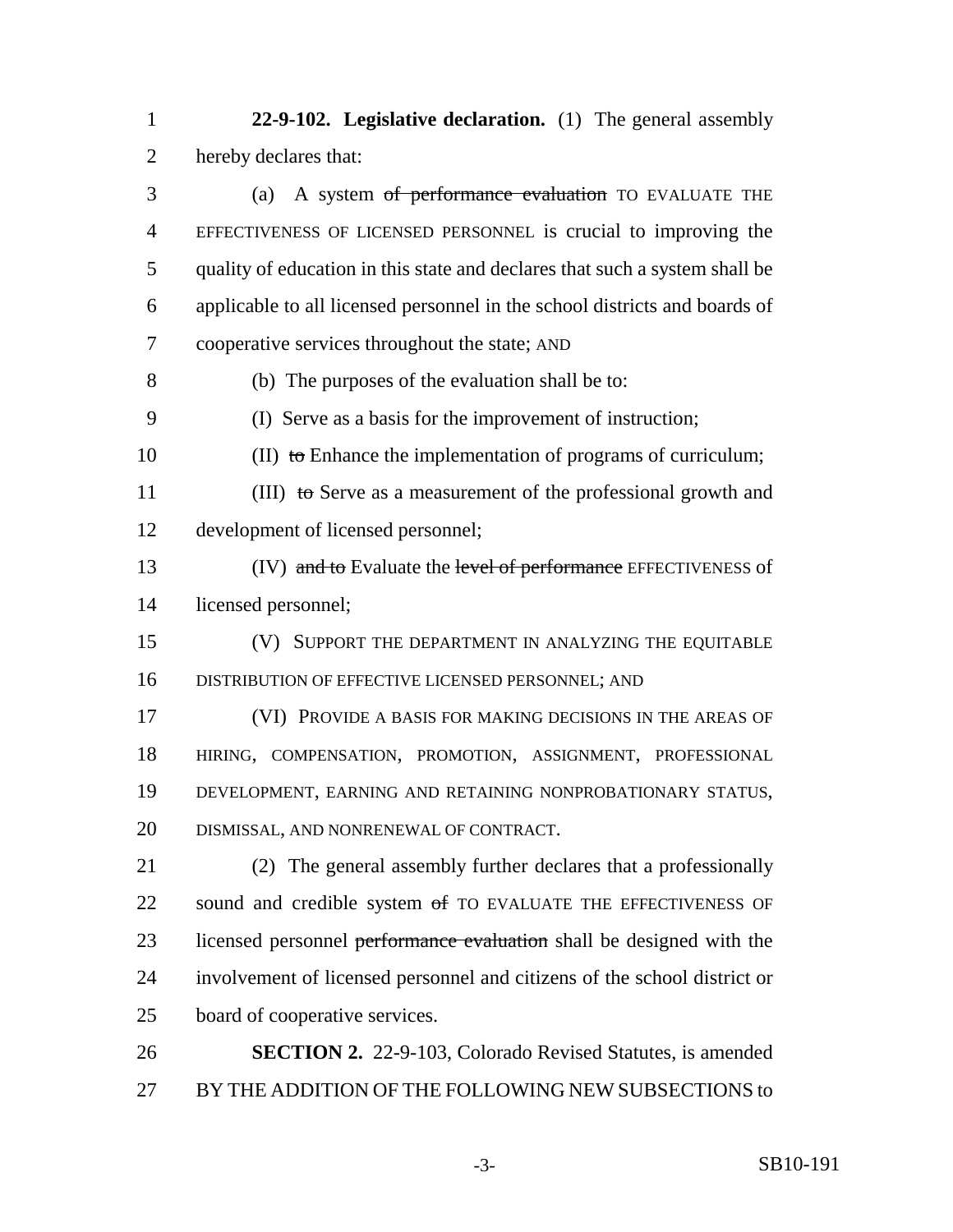read:

 **22-9-103. Definitions.** As used in this article, unless the context otherwise requires:

 (1.2) "COUNCIL" MEANS THE GOVERNOR'S COUNCIL FOR EDUCATOR EFFECTIVENESS ESTABLISHED PURSUANT TO EXECUTIVE ORDER B 2010-001, DATED JANUARY 13, 2010, AND REFERENCED IN SECTION 22-9-105.5.

 (1.4) "DEPARTMENT" MEANS THE DEPARTMENT OF EDUCATION 9 CREATED PURSUANT TO SECTION 24-1-115, C.R.S.

 **SECTION 3.** 22-9-104 (2) (c) and (2) (d), Colorado Revised 11 Statutes, are amended, and the said 22-9-104 (2) is further amended BY 12 THE ADDITION OF A NEW PARAGRAPH, to read:

 **22-9-104. State board - powers and duties - rules.** (2) The state board shall:

 (c) Consult with the state licensed personnel performance evaluation council created in section 22-9-105 with regard to the 17 guidelines relating to PURSUANT TO SECTION 22-9-105.5, WORK WITH THE COUNCIL TO PROMULGATE RULES CONCERNING the planning, development, implementation, and assessment of A SYSTEM TO EVALUATE THE 20 EFFECTIVENESS OF licensed personnel; performance evaluation systems; and

 (d) Review school district and board of cooperative services processes and procedures for licensed personnel performance evaluation 24 systems to assure that such systems are professionally sound; and will result in a fair, adequate, and credible evaluation; AND MEET OR EXCEED THE GUIDELINES FOR MEASURES OF EFFECTIVENESS ESTABLISHED BY RULE 27 OF THE STATE BOARD PURSUANT TO SECTION 22-9-105.5 (3); AND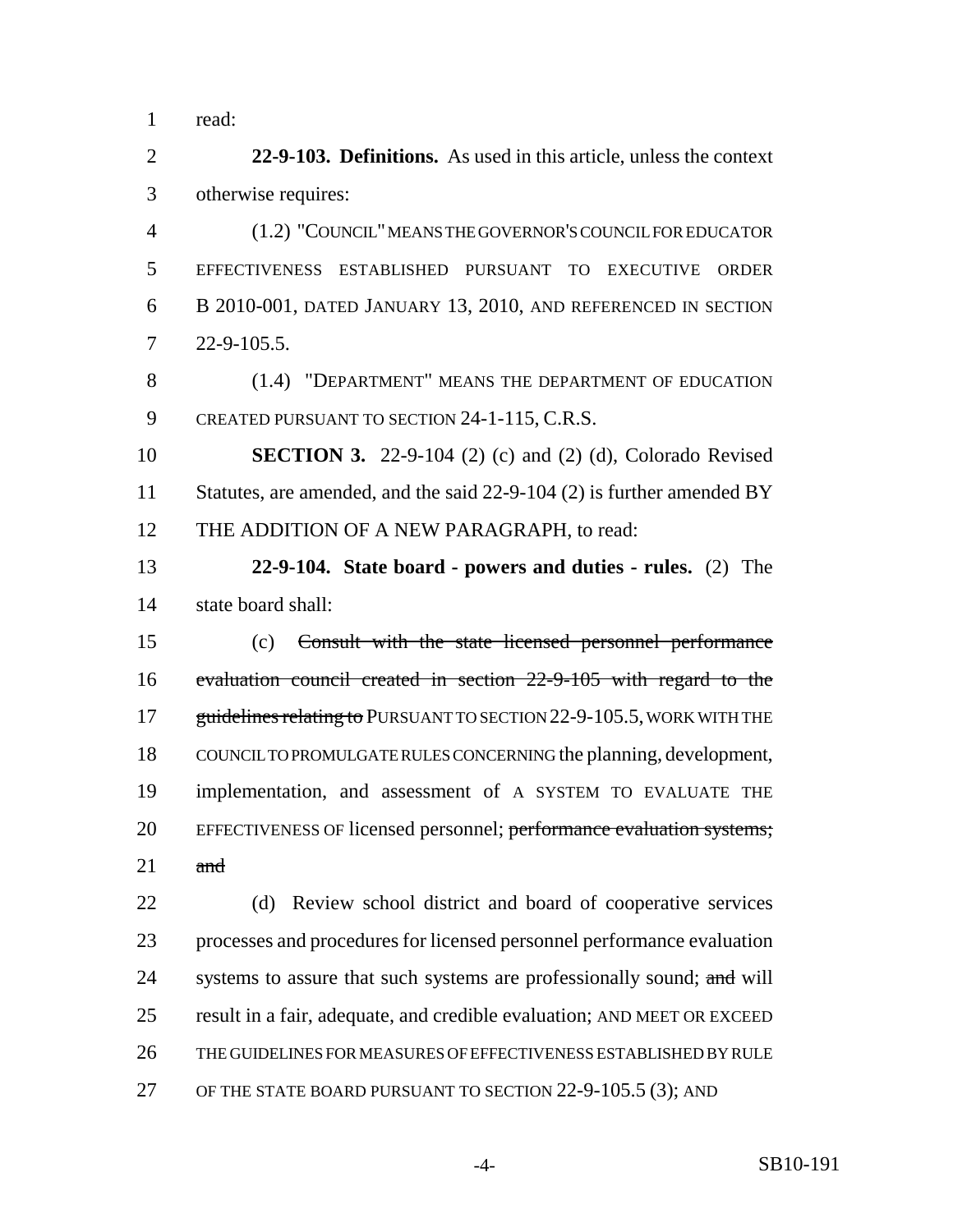(f) ON OR BEFORE MARCH 1, 2011, THE STATE BOARD, PURSUANT TO THE "STATE ADMINISTRATIVE PROCEDURE ACT", ARTICLE 4 OF TITLE 21, C.R.S., SHALL PROMULGATE RULES WITH REGARD TO THE ISSUES SPECIFIED IN SECTION 22-9-105.5(2) USING THE RECOMMENDATIONS FROM THE COUNCIL. IF THE COUNCIL FAILS TO MAKE RECOMMENDATIONS TO THE STATE BOARD BY DECEMBER 31, 2010, WITH REGARD TO ONE OR MORE OF THE ISSUES SPECIFIED IN SECTION 22-9-105.5 (2), THE STATE BOARD, ON OR BEFORE MARCH 1,2011, SHALL PROMULGATE RULES CONCERNING ANY 9 ISSUES IN SECTION 22-9-105.5 (2) THAT THE COUNCIL DID NOT ADDRESS. **SECTION 4. Repeal.** 22-9-105, Colorado Revised Statutes, is repealed as follows:

 **22-9-105. State licensed personnel performance evaluation council created - duties.** (1) The state board shall appoint an advisory 14 state licensed personnel performance evaluation council, which shall consist of the following members: Seven licensed personnel, each from a different school district, four of whom shall be teachers; three citizens, 17 each from a different school district; a representative from an existing council whose members are deans of education; and one member from the department of education. The council shall elect its chair. No more than 20 six members shall belong to any one political party.

 (2) Said council shall meet regularly and shall report to the state 22 board on the planning and development of and on the professional 23 quality, credibility, implementation, and assessment of licensed personnel 24 performance evaluation systems and their processes and procedures.

25  $(3)$  (a) (I) Each school district and board of cooperative services shall submit to the state board or to the state licensed personnel 27 performance evaluation council such information or data concerning said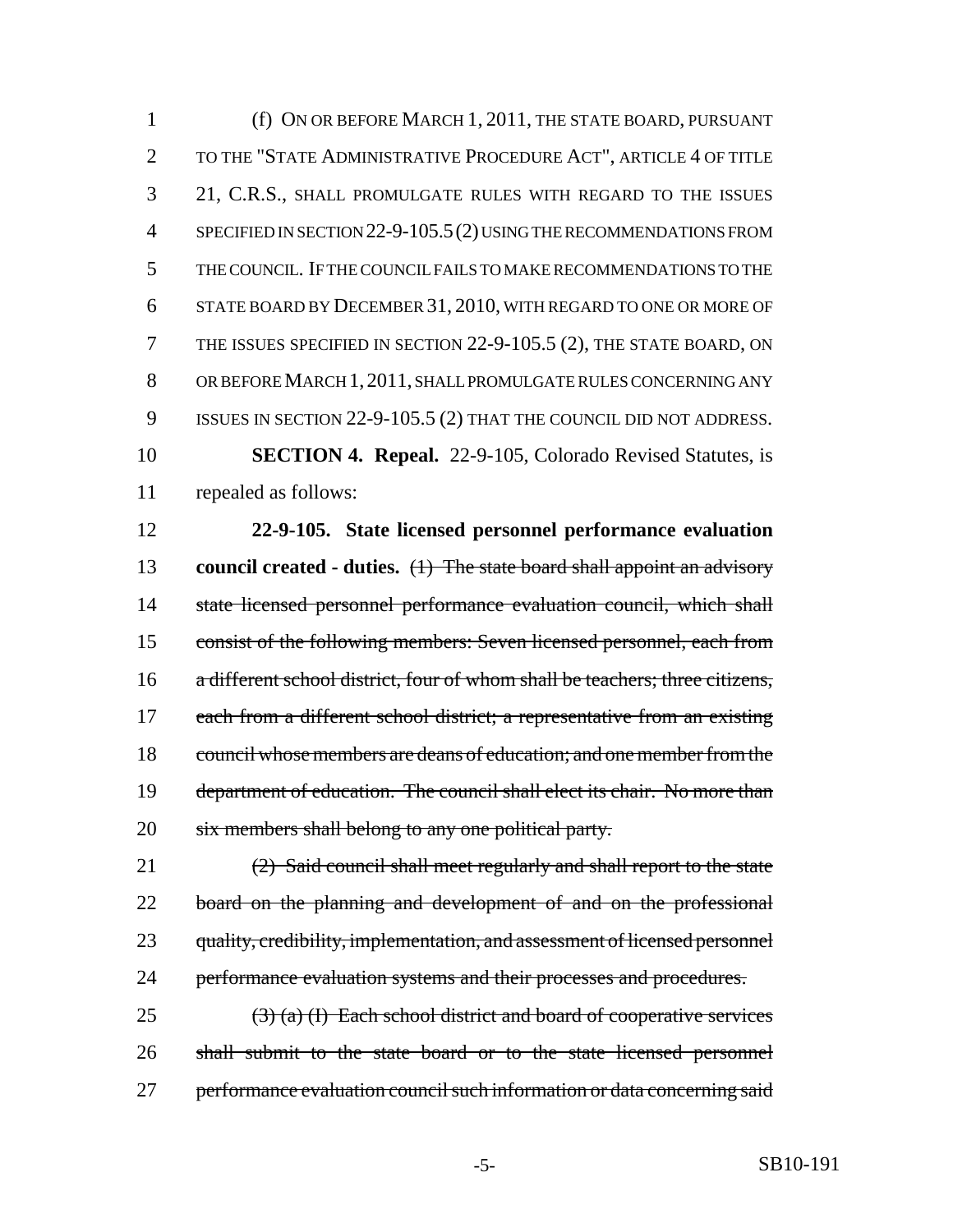| $\mathbf{1}$   | district's or board's licensed personnel performance evaluation system and |
|----------------|----------------------------------------------------------------------------|
| $\overline{2}$ | its processes and procedures as may be requested by the state board or     |
| 3              | such council.                                                              |
| $\overline{4}$ | (II) Repealed.                                                             |
| 5              | (b) Repealed.                                                              |
| 6              | $(4)$ Repealed.                                                            |
| 7              | <b>SECTION 5.</b> Article 9 of title 22, Colorado Revised Statutes, is     |
| 8              | amended BY THE ADDITION OF A NEW SECTION to read:                          |
| 9              | 22-9-105.5. Governor's council for educator effectiveness -                |
| 10             | legislative declaration - duties - recommendations - rules. (1) THE        |
| 11             | GENERAL ASSEMBLY HEREBY FINDS AND DECLARES THAT:                           |
| 12             | ON JANUARY 13, 2010, THE GOVERNOR ESTABLISHED BY<br>(a)                    |
| 13             | EXECUTIVE ORDER THE GOVERNOR'S COUNCIL FOR EDUCATOR                        |
| 14             | EFFECTIVENESS;                                                             |
| 15             | (b) THE EXECUTIVE ORDER CHARGED THE COUNCIL WITH, AMONG                    |
| 16             | OTHER DUTIES, CONSIDERING OPTIONS<br><b>AND</b><br>PROVIDING               |
| 17             | RECOMMENDATIONS CONCERNING EDUCATOR EFFECTIVENESS<br><b>AND</b>            |
| 18             | DEVELOPING RECOMMENDATIONS FOR DEFINITIONS OF PRINCIPAL AND                |
| 19             | TEACHER EFFECTIVENESS; AND                                                 |
| 20             | (c) THE EXECUTIVE ORDER FURTHER SETS FORTH THE MEMBERSHIP                  |
| 21             | OF THE FIFTEEN-PERSON COUNCIL, TO BE APPOINTED BY THE GOVERNOR.            |
| 22             | (2)<br>THE GENERAL ASSEMBLY FURTHER DECLARES THAT THE                      |
| 23             | COUNCIL SHALL HAVE THE FOLLOWING DUTIES:                                   |
| 24             | (a) ON OR BEFORE DECEMBER 31, 2010, TO PROVIDE THE STATE                   |
| 25             | BOARD WITH RECOMMENDATIONS THAT WILL ENSURE THAT:                          |
| 26             | (I)<br>EVERY TEACHER IS EVALUATED USING MULTIPLE FAIR,                     |
| 27             | TRANSPARENT, TIMELY, RIGOROUS, AND VALID METHODS.<br>THE                   |
|                |                                                                            |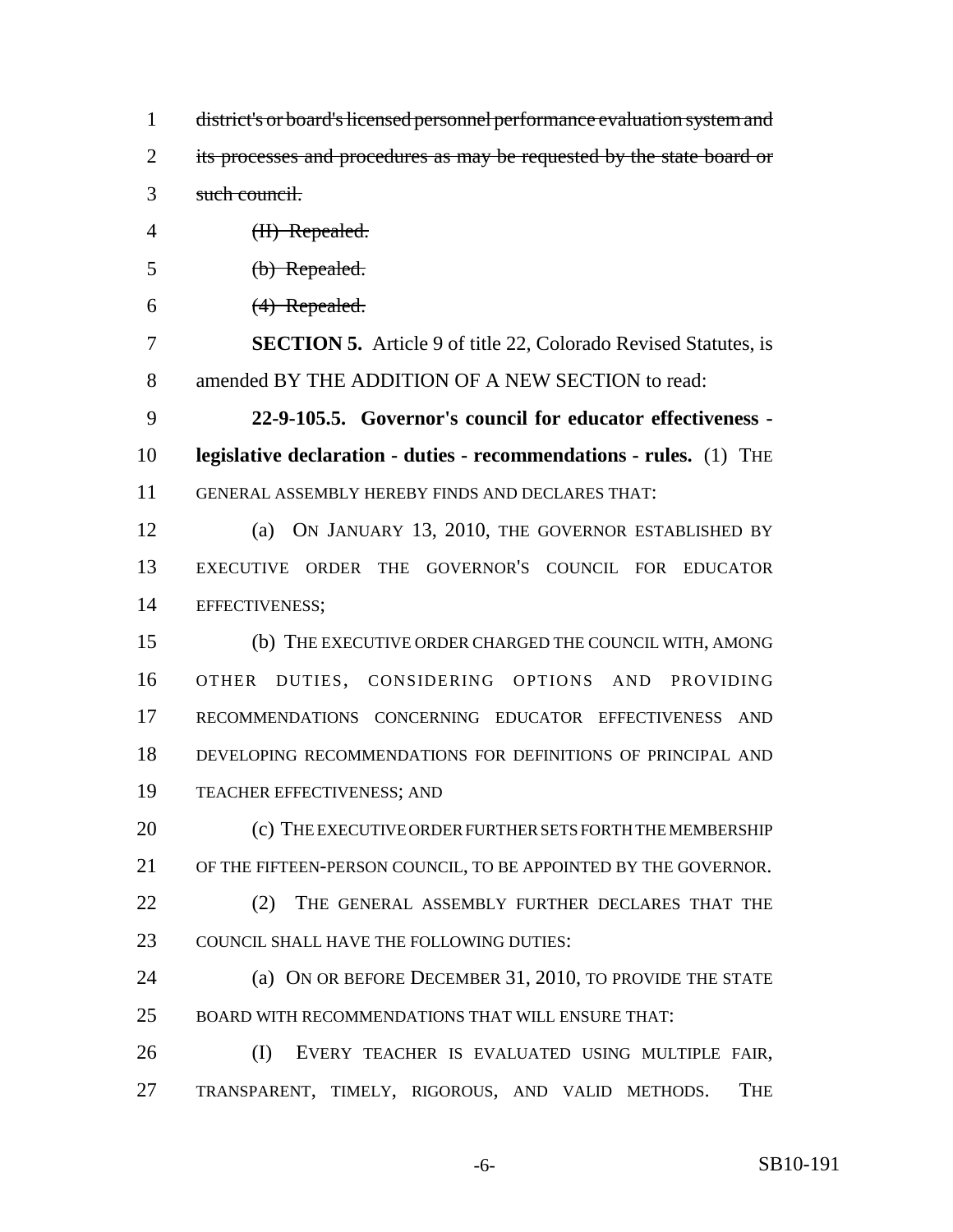RECOMMENDATIONS DEVELOPED PURSUANT TO THIS SUBPARAGRAPH (I) SHALL REQUIRE THAT AT LEAST FIFTY PERCENT OF THE EVALUATION IS DETERMINED BY THE ACADEMIC GROWTH OF THE TEACHER'S STUDENTS AND THAT EACH TEACHER IS PROVIDED WITH AN OPPORTUNITY TO IMPROVE HIS OR HER EFFECTIVENESS THROUGH A GROWTH PLAN THAT LINKS HIS OR HER EVALUATION AND LEVEL OF EFFECTIVENESS TO PROFESSIONAL DEVELOPMENT OPPORTUNITIES. THE MULTIPLE MEASURES TO DETERMINE EFFECTIVENESS OF TEACHERS SHALL INCLUDE, BUT NEED NOT BE LIMITED TO, MEASURES OF STUDENT LONGITUDINAL ACADEMIC GROWTH THAT ARE CONSISTENT WITH THE MEASURES SET FORTH IN SECTION 22-11-204 (2) AND ACHIEVEMENT LEVELS ON ANY STATEWIDE ASSESSMENTS IN THE RELEVANT SUBJECT AND GRADE LEVEL OR ANY LOCALLY ADOPTED INTERIM ASSESSMENTS APPROVED BY THE STATE BOARD TO ASSESS STUDENT ACADEMIC GROWTH IN THE RELEVANT SUBJECT AND GRADE LEVEL. THE MULTIPLE MEASURES OF EFFECTIVENESS FOR TEACHERS SHALL BE CLEAR AND RELEVANT TO THE TEACHER'S ROLES AND RESPONSIBILITIES AND SHALL HAVE THE GOAL OF IMPROVING STUDENT ACADEMIC GROWTH.

 (II) BEGINNING WITH THE 2011-2012 SCHOOL YEAR, TEACHERS SHALL EARN NONPROBATIONARY STATUS BASED ON THREE CONSECUTIVE YEARS OF DEMONSTRATED EFFECTIVENESS AND SHALL LOSE NONPROBATIONARY STATUS BASED ON TWO CONSECUTIVE YEARS OF DEMONSTRATED INEFFECTIVENESS.

 (b) ON OR BEFORE DECEMBER 31, 2010, TO DEVELOP A SET OF GUIDELINES FOR ESTABLISHING LEVELS OF EFFECTIVENESS FOR EACH CATEGORY OF LICENSED PERSONNEL TO BE EVALUATED UNDER THIS ARTICLE. THE GUIDELINES SHALL OUTLINE CRITERIA TO BE APPLIED IN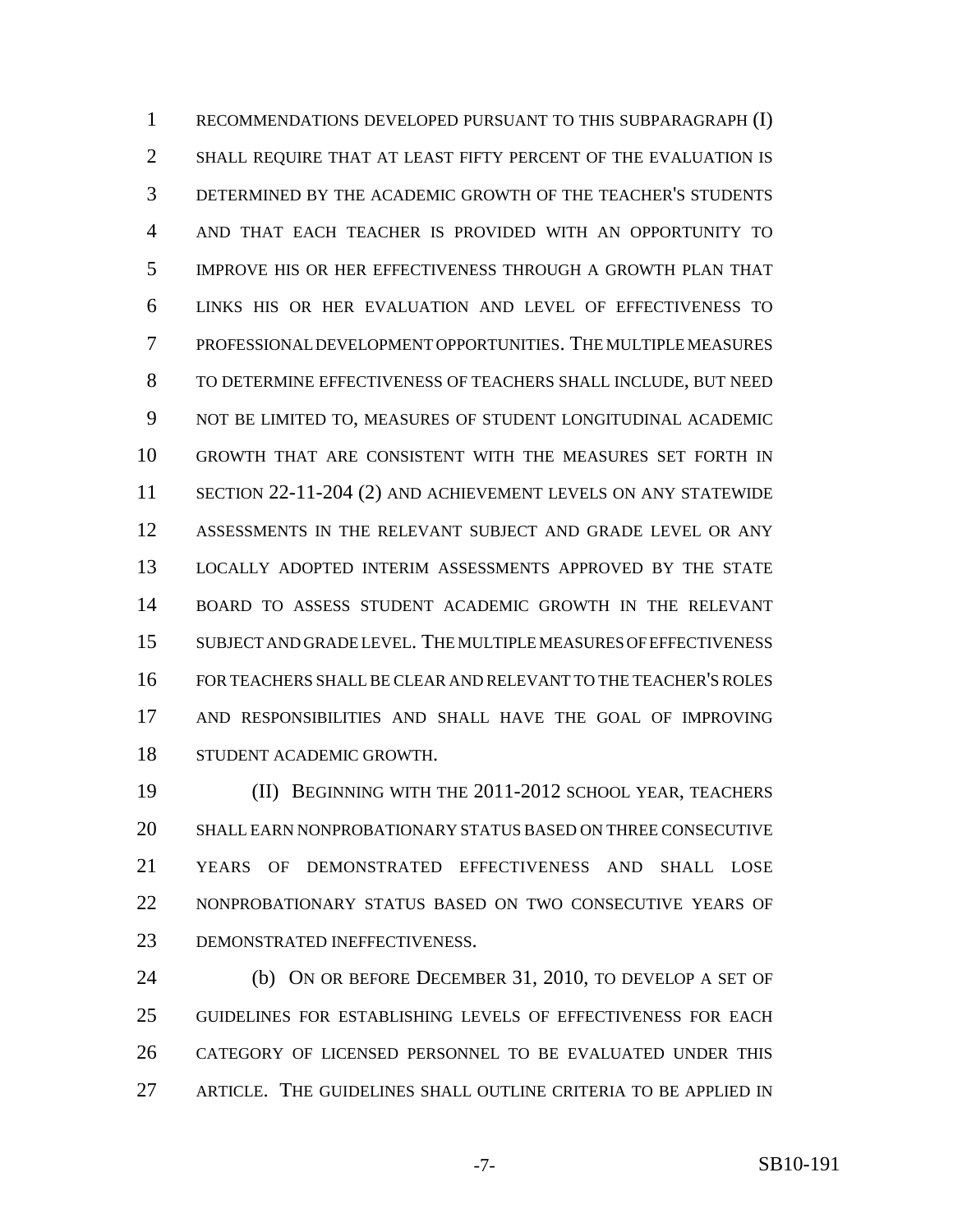ASSIGNING EDUCATORS TO APPROPRIATE LEVELS OF EFFECTIVENESS, WHICH SHALL INCLUDE MEASURES OF STUDENT LONGITUDINAL ACADEMIC GROWTH AS SET FORTH IN SECTION 22-11-204 (2).

 (c) ON OR BEFORE DECEMBER 31, 2010, TO MAKE RECOMMENDATIONS TO THE STATE BOARD TO ENSURE THAT EVERY TEACHER AND PRINCIPAL WHO IS DETERMINED TO BE HIGHLY EFFECTIVE SHALL HAVE ACCESS TO A CAREER LADDER THAT WILL HELP HIM OR HER EARN ADDITIONAL PAY IN RETURN FOR SHARING EFFECTIVE PRACTICES WITH OTHER EDUCATORS STATEWIDE, IN ORDER TO ADVANCE THE EFFECTIVENESS OF ALL EDUCATORS IN THE STATE AND ULTIMATELY 11 BENEFIT THE STUDENTS OF COLORADO; AND

 (d) ON OR BEFORE DECEMBER 31, 2010, TO MAKE RECOMMENDATIONS TO THE STATE BOARD REGARDING HOW THE STATE CAN ADOPT AND IMPLEMENT A PLAN FOR EQUITABLE DISTRIBUTION OF HIGHLY EFFECTIVE TEACHERS AND PRINCIPALS.

 (3) ON OR BEFORE MARCH 1, 2011, THE STATE BOARD SHALL PROMULGATE RULES WITH REGARD TO THE ISSUES SPECIFIED IN PARAGRAPHS (a) TO (d) OF SUBSECTION (2) OF THIS SECTION, USING THE RECOMMENDATIONS FROM THE COUNCIL. IF THE COUNCIL FAILS TO MAKE RECOMMENDATIONS TO THE STATE BOARD BY DECEMBER 31, 2010, WITH REGARD TO THE ISSUES SPECIFIED IN PARAGRAPHS (a) TO (d) OF 22 SUBSECTION (2) OF THIS SECTION, THE STATE BOARD SHALL, ON OR BEFORE MARCH 1, 2011, PROMULGATE RULES CONCERNING ANY ISSUES IN SAID PARAGRAPHS (a) TO (d) THAT THE COUNCIL DID NOT ADDRESS.

 **SECTION 6.** The introductory portion to 22-9-106 (1) and 26 22-9-106 (1) (c), (1) (d) (III), (I) (d) (V), (1) (e), (2.5), (3.5), (4) (a), and (4.5), Colorado Revised Statutes, are amended, and the said 22-9-106 is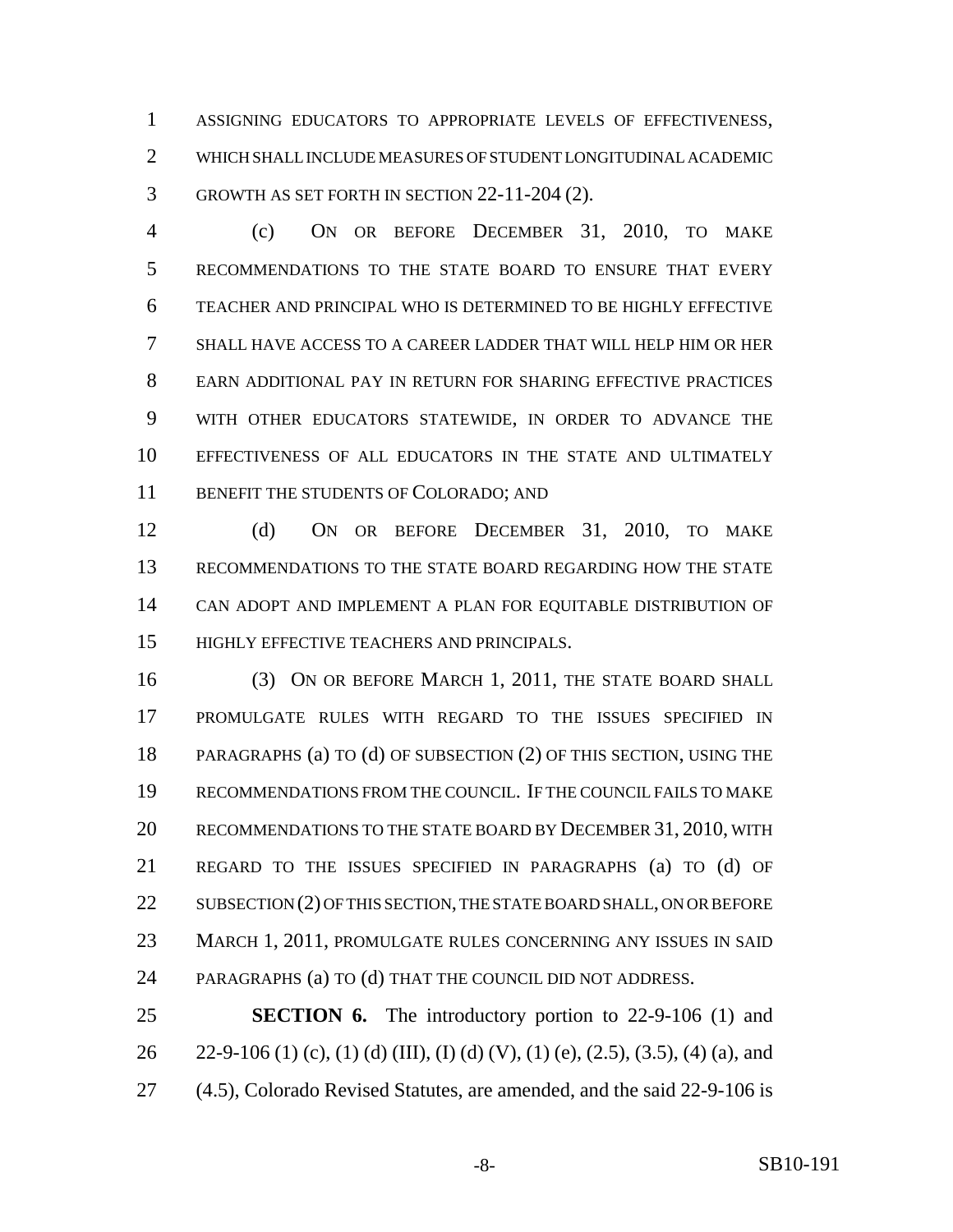further amended BY THE ADDITION OF A NEW SUBSECTION, to read:

 **22-9-106. Local boards of education - duties - performance evaluation system - repeal.** (1) All school districts and boards of cooperative services that employ licensed personnel, as defined in section 22-9-103 (1.5), shall adopt a written system to evaluate the employment performance of school district and board of cooperative services licensed personnel, including all teachers, principals, and administrators, with the exception of licensed personnel employed by a board of cooperative services for a period of six weeks or less. In developing the licensed personnel performance evaluation system and any amendments thereto, the local board and board of cooperative services shall consult with administrators, principals, and teachers employed within the district or participating districts in a board of cooperative services, parents, and the school district licensed personnel performance evaluation council or the board of cooperative services personnel performance evaluation council 17 created pursuant to section 22-9-107. The performance evaluation system shall MEET OR EXCEED THE GUIDELINES FOR MEASURES OF EFFECTIVENESS ESTABLISHED BY RULE OF THE STATE BOARD PURSUANT TO SECTION 20 22-9-104 (2) (f), AND SHALL contain, but shall NEED not be limited to, the following information:

 (c) The frequency and duration of the evaluations, which shall be on a regular basis and of such frequency and duration as to ensure the collection of a sufficient amount of data from which reliable conclusions and findings may be drawn. At a minimum, the performance evaluation system shall ensure that:

(I) Probationary teachers receive at least two documented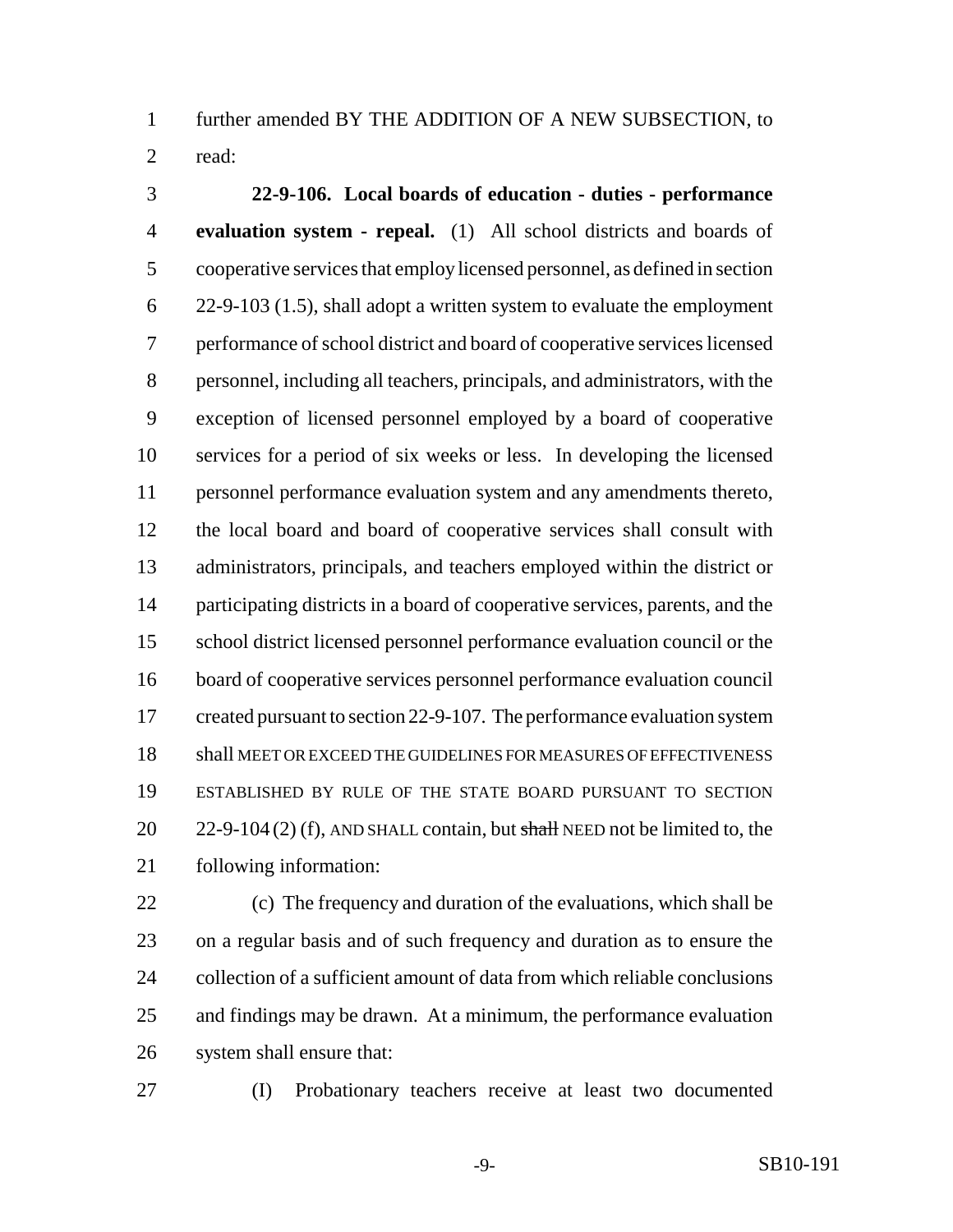observations and one evaluation that results in a written evaluation report pursuant to subsection (3) of this section each academic year;

 (II) Nonprobationary teachers receive at least one observation each year and one evaluation that results in a written evaluation report 5 pursuant to subsection (3) of this section every three years EACH ACADEMIC YEAR ACCORDING TO THE GUIDELINES FOR MEASURES OF EFFECTIVENESS ESTABLISHED BY RULE OF THE STATE BOARD PURSUANT TO SECTION 22-9-104 (2) (f); AND

 (III) Principals who are in their first three years of employment as 10 principals SHALL receive one evaluation that results in a written evaluation report pursuant to subsection (3) of this section each academic 12 year and ACCORDING TO THE GUIDELINES FOR MEASURES OF EFFECTIVENESS ESTABLISHED BY RULE OF THE STATE BOARD PURSUANT TO SECTION 22-9-104 (2) (f).

 (IV) Principals who are in their fourth or subsequent years of employment as principals receive at least one evaluation that results in a 17 written evaluation report pursuant to subsection (3) of this section every 18 three academic years.

 (d) The purposes of the evaluation, which shall include but need not be limited to:

 (III) (A) Providing the measurement of satisfactory performance for individual licensed personnel and serving as documentation for an unsatisfactory performance dismissal proceeding under article 63 of this 24 title. THIS SUB-SUBPARAGRAPH (A) IS REPEALED, EFFECTIVE MARCH 1, 25 2011, OR AT SUCH TIME AS THE STATE BOARD PROMULGATES RULES ESTABLISHING THE GUIDELINES FOR MEASURES OF EFFECTIVENESS PURSUANT TO SECTION 22-9-104 (2) (f), WHICHEVER OCCURS FIRST.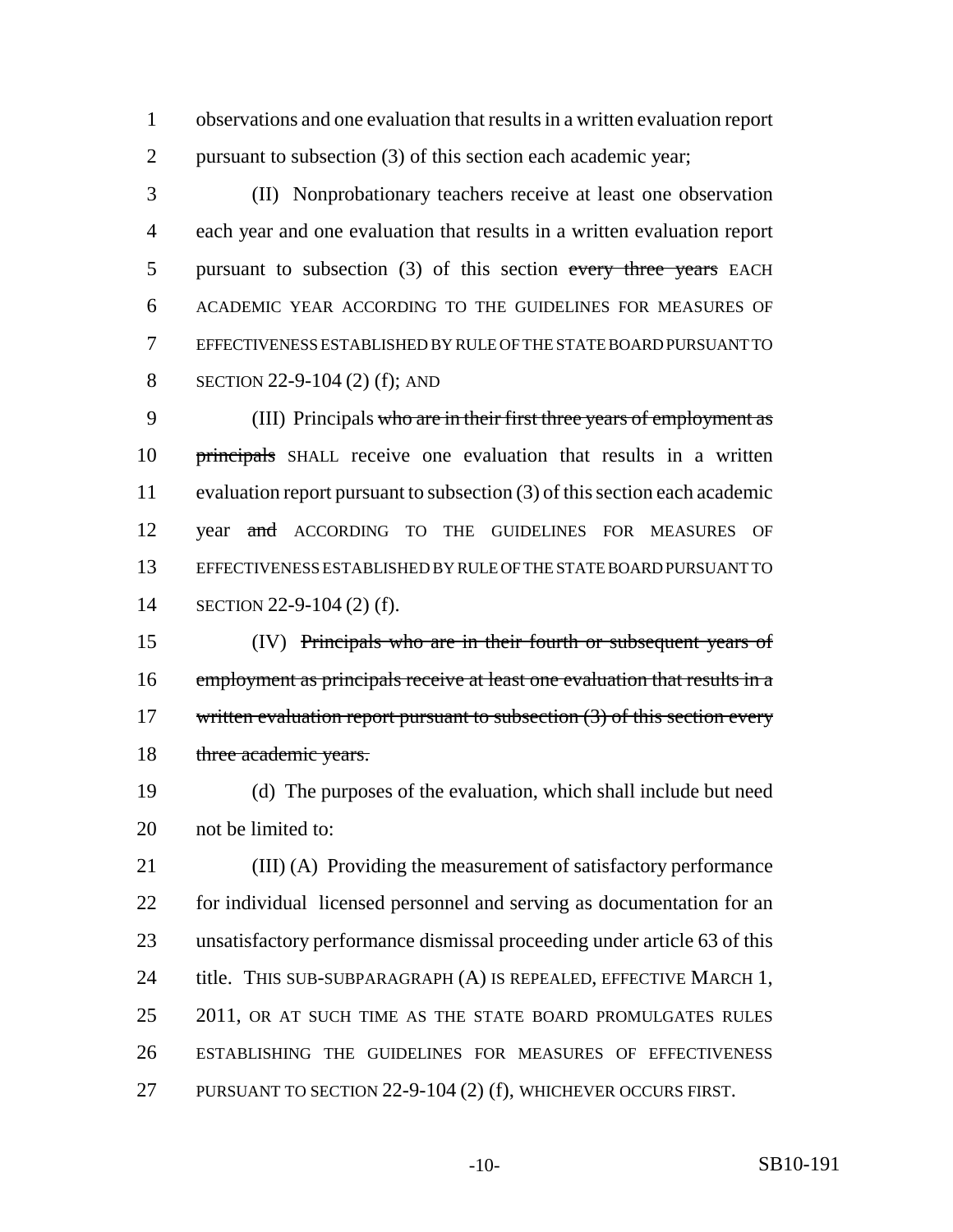(B) PROVIDING THE MEASUREMENT OF EFFECTIVENESS FOR INDIVIDUAL LICENSED PERSONNEL AND SERVING AS DOCUMENTATION FOR AN INEFFECTIVE PERFORMANCE DISMISSAL PROCEEDING UNDER ARTICLE 63 OF THIS TITLE. THIS SUB-SUBPARAGRAPH (B) SHALL TAKE EFFECT MARCH 1, 2011, OR AT SUCH TIME AS THE STATE BOARD PROMULGATES RULES ESTABLISHING THE GUIDELINES FOR MEASURES OF EFFECTIVENESS PURSUANT TO SECTION 22-9-104 (2) (f), WHICHEVER OCCURS FIRST.

 (V) (A) Measuring the level of performance of all licensed personnel within the school district or employed by a board of cooperative services. THIS SUB-SUBPARAGRAPH (A) IS REPEALED, EFFECTIVE MARCH 1, 2011, OR AT SUCH TIME AS THE STATE BOARD PROMULGATES RULES ESTABLISHING THE GUIDELINES FOR MEASURES OF EFFECTIVENESS PURSUANT TO SECTION 22-9-104 (2) (f), WHICHEVER OCCURS FIRST.

 (B) MEASURING THE LEVEL OF EFFECTIVENESS OF ALL LICENSED PERSONNEL WITHIN THE SCHOOL DISTRICT OR EMPLOYED BY A BOARD OF COOPERATIVE SERVICES. THIS SUB-SUBPARAGRAPH (B) SHALL TAKE EFFECT MARCH 1, 2011, OR AT SUCH TIME AS THE STATE BOARD PROMULGATES RULES ESTABLISHING THE GUIDELINES FOR MEASURES OF EFFECTIVENESS PURSUANT TO SECTION 22-9-104 (2) (f), WHICHEVER OCCURS FIRST.

 (e) (I) The standards set by the local board for satisfactory performance for licensed personnel and the criteria to be used to 24 determine whether the performance of each licensed person meets such standards and other criteria for evaluation for each licensed personnel position evaluated. One of the standards for measuring teacher performance shall be directly related to classroom instruction and shall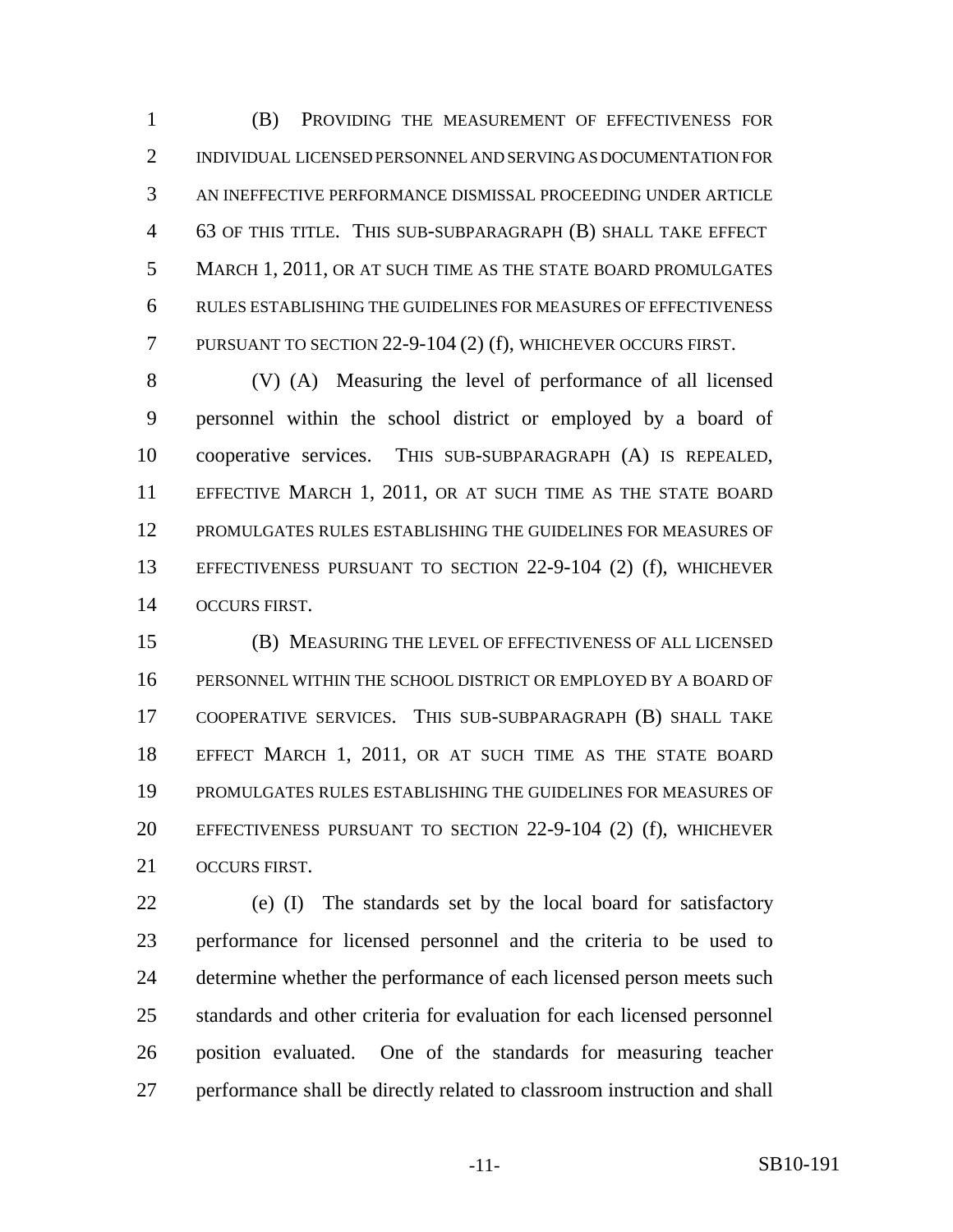include multiple measures of student performance. The performance evaluation system shall also ensure that the standards and criteria are available in writing to all licensed personnel and are communicated and discussed by the person being evaluated and the evaluator prior to and during the course of the evaluation. THIS SUBPARAGRAPH (I) IS REPEALED, EFFECTIVE MARCH 1, 2011, OR AT SUCH TIME AS THE STATE BOARD PROMULGATES RULES ESTABLISHING THE GUIDELINES FOR MEASURES OF EFFECTIVENESS PURSUANT TO SECTION 22-9-104 (2) (f), WHICHEVER OCCURS FIRST.

 (II) THE STANDARDS SET BY THE LOCAL BOARD FOR EFFECTIVE PERFORMANCE FOR LICENSED PERSONNEL AND THE CRITERIA TO BE USED TO DETERMINE WHETHER THE PERFORMANCE OF EACH LICENSED PERSON MEETS SUCH STANDARDS AND OTHER CRITERIA FOR EVALUATION FOR EACH LICENSED PERSONNEL POSITION EVALUATED. ONE OF THE STANDARDS FOR MEASURING TEACHER EFFECTIVENESS SHALL BE DIRECTLY RELATED TO CLASSROOM INSTRUCTION AND SHALL INCLUDE MULTIPLE MEASURES OF STUDENT PERFORMANCE. THE PERFORMANCE EVALUATION SYSTEM SHALL ALSO ENSURE THAT THE STANDARDS AND CRITERIA ARE AVAILABLE IN WRITING TO ALL LICENSED PERSONNEL AND ARE COMMUNICATED AND DISCUSSED BY THE PERSON BEING EVALUATED AND THE EVALUATOR PRIOR TO AND DURING THE COURSE OF THE 22 EVALUATION. THIS SUBPARAGRAPH (II) SHALL TAKE EFFECT MARCH 1, 23 2011, OR AT SUCH TIME AS THE STATE BOARD PROMULGATES RULES ESTABLISHING THE GUIDELINES FOR MEASURES OF EFFECTIVENESS PURSUANT TO SECTION 22-9-104 (2) (f), WHICHEVER OCCURS FIRST.

 (2.5) (a) The council shall actively participate with the local board or board of cooperative services in developing written standards for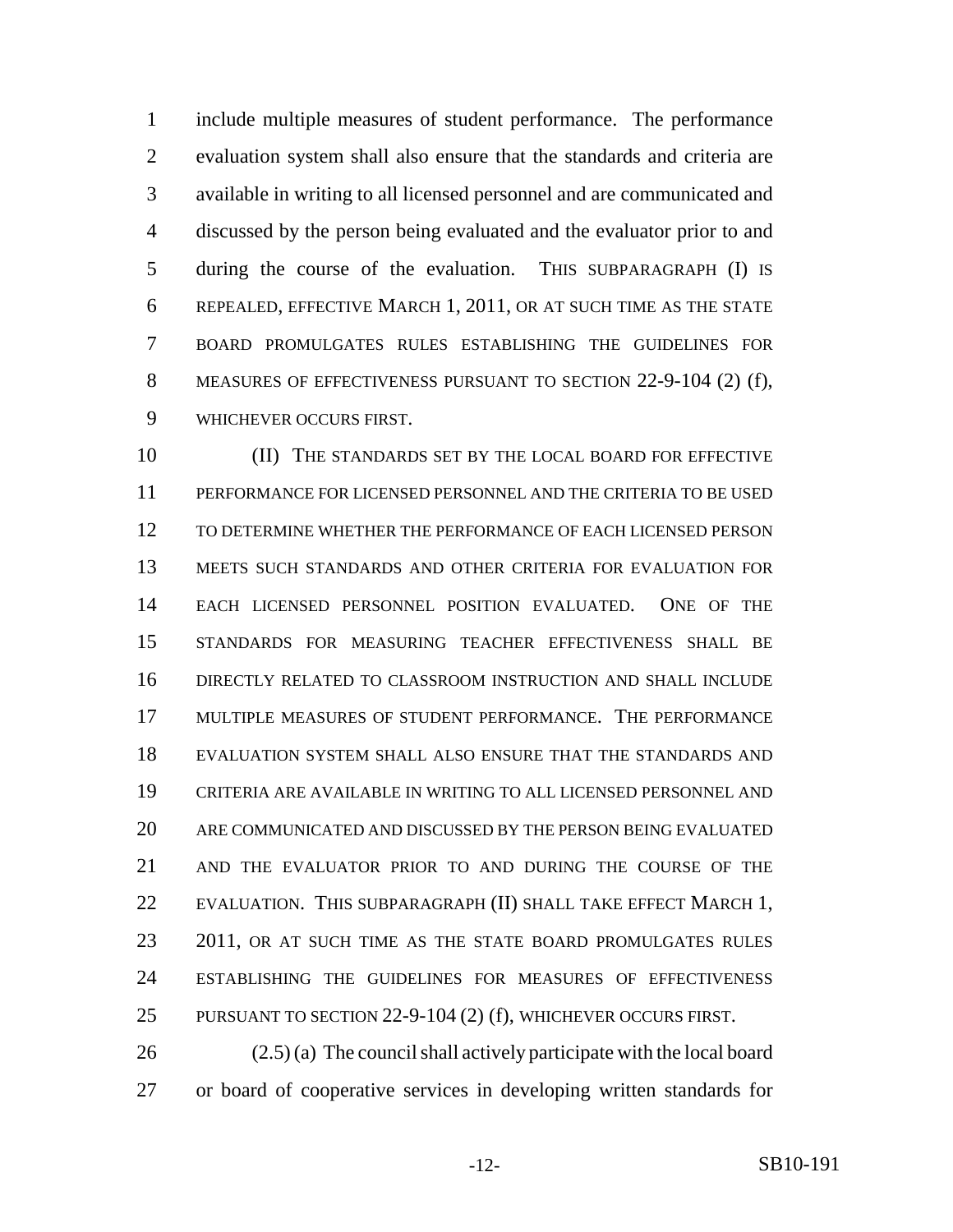evaluation that clearly specify satisfactory performance and the criteria to be used to determine whether the performance of each licensed person meets such standards pursuant to paragraph (e) of subsection (1) of this 4 section. THIS PARAGRAPH (a) IS REPEALED, EFFECTIVE MARCH 1, 2011, OR AT SUCH TIME AS THE STATE BOARD PROMULGATES RULES ESTABLISHING THE GUIDELINES FOR MEASURES OF EFFECTIVENESS PURSUANT TO SECTION 22-9-104 (2) (f), WHICHEVER OCCURS FIRST.

 (b) THE COUNCIL SHALL ACTIVELY PARTICIPATE WITH THE LOCAL BOARD OR BOARD OF COOPERATIVE SERVICES IN DEVELOPING WRITTEN STANDARDS FOR EVALUATION THAT CLEARLY SPECIFY LEVELS OF EFFECTIVENESS AND THE MEASURES OF EFFECTIVENESS AND THE CRITERIA TO BE USED TO DETERMINE WHETHER THE PERFORMANCE OF EACH LICENSED PERSON MEETS SUCH STANDARDS PURSUANT TO PARAGRAPH (e) OF SUBSECTION (1) OF THIS SECTION. THIS PARAGRAPH (b) SHALL TAKE EFFECT MARCH 1, 2011, OR AT SUCH TIME AS THE STATE BOARD PROMULGATES RULES ESTABLISHING THE GUIDELINES FOR MEASURES OF EFFECTIVENESS PURSUANT TO SECTION 22-9-104 (2) (f), WHICHEVER OCCURS FIRST.

 (3.5) (a) A teacher or principal whose performance is deemed to be unsatisfactory pursuant to paragraph (e) of subsection (1) of this section shall be given notice of deficiencies. A remediation plan to 22 correct said THE deficiencies shall be developed by the district or the board of cooperative services and the teacher or principal. The teacher or principal shall be given a reasonable period of time to remediate the deficiencies and shall receive a statement of the resources and assistance available for the purposes of correcting the performance or the deficiencies. THIS PARAGRAPH (a) IS REPEALED, EFFECTIVE MARCH 1,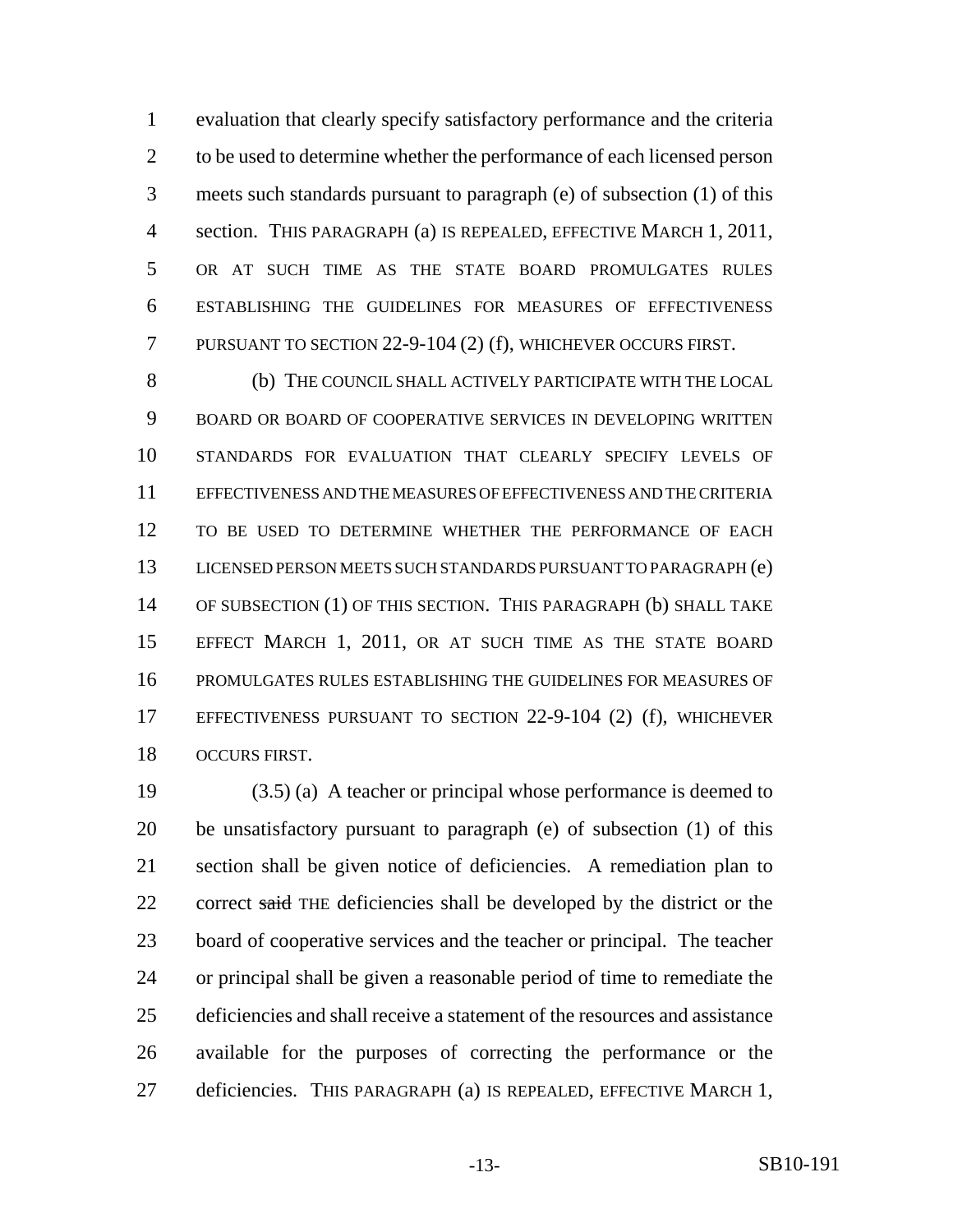2011, OR AT SUCH TIME AS THE STATE BOARD PROMULGATES RULES ESTABLISHING GUIDELINES FOR MEASURES OF EFFECTIVENESS PURSUANT TO SECTION 22-9-104 (2) (f), WHICHEVER OCCURS FIRST.

 (b) A TEACHER OR PRINCIPAL WHOSE PERFORMANCE IS DEEMED TO BE INEFFECTIVE PURSUANT TO PARAGRAPH (e) OF SUBSECTION (1) OF THIS SECTION SHALL BE GIVEN NOTICE OF DEFICIENCIES. A REMEDIATION PLAN TO CORRECT THE DEFICIENCIES SHALL BE DEVELOPED BY THE DISTRICT OR THE BOARD OF COOPERATIVE SERVICES AND THE TEACHER OR PRINCIPAL. THE TEACHER OR PRINCIPAL SHALL BE GIVEN A REASONABLE PERIOD OF TIME TO REMEDIATE THE DEFICIENCIES AND SHALL RECEIVE A STATEMENT OF THE RESOURCES AND ASSISTANCE AVAILABLE FOR THE PURPOSE OF 12 IMPROVING EFFECTIVENESS. THIS PARAGRAPH (b) SHALL TAKE EFFECT 13 MARCH 1, 2011, OR AT SUCH TIME AS THE STATE BOARD PROMULGATES RULES ESTABLISHING THE GUIDELINES FOR MEASURES OF EFFECTIVENESS PURSUANT TO SECTION 22-9-104 (2) (f), WHICHEVER OCCURS FIRST.

 (4) (a) Except as provided in paragraph (b) of this subsection (4), no person shall be responsible for the evaluation of licensed personnel 18 unless such THE person has a principal or administrator license issued pursuant to article 60.5 of this title OR IS A DESIGNEE OF A PERSON WITH A PRINCIPAL OR ADMINISTRATOR LICENSE and has received education and training in evaluation skills approved by the department of education that will enable him or her to make fair, professional, and credible evaluations of the personnel whom he or she is responsible for evaluating. No person shall be issued a principal or administrator license or have a principal or administrator license renewed unless the state board determines that such person has received education and training approved by the department of education.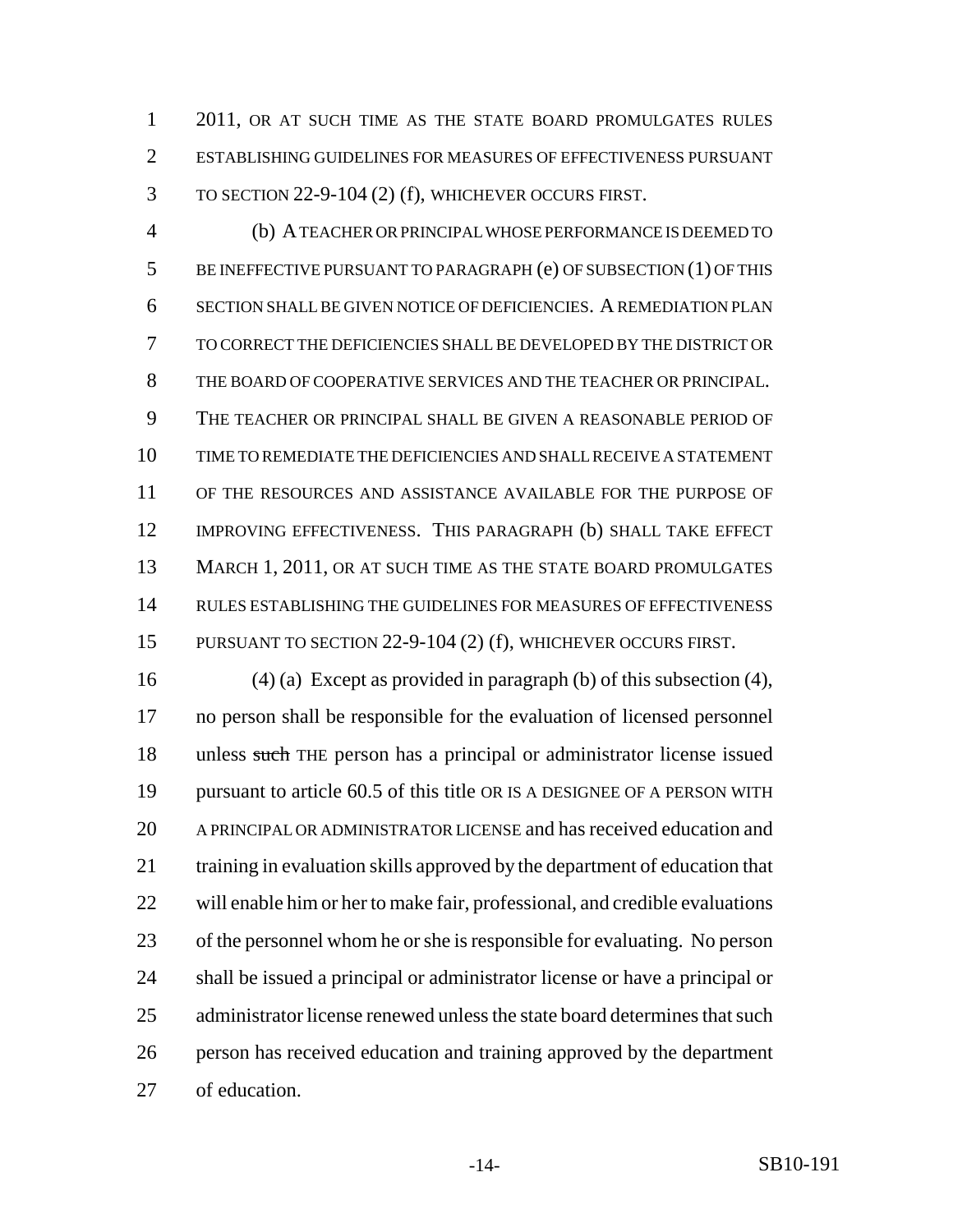(4.5) (a) Any person whose performance evaluation includes a remediation plan shall be given an opportunity to improve his or her performance through the implementation of the plan. If the next performance evaluation shows that the person is performing satisfactorily, no further action shall be taken concerning the original performance evaluation. If such THE evaluation shows the person is still not performing satisfactorily, the evaluator shall either make additional recommendations for improvement or may recommend the dismissal of the person, which dismissal shall be in accordance with the provisions of article 63 of this title if the person is a teacher. THIS PARAGRAPH (a) IS REPEALED, EFFECTIVE MARCH 1, 2011, OR AT SUCH TIME AS THE STATE BOARD PROMULGATES RULES ESTABLISHING GUIDELINES FOR MEASURES OF EFFECTIVENESS PURSUANT TO SECTION 22-9-104 (2) (f), WHICHEVER OCCURS FIRST.

 (b) ANY PERSON WHOSE PERFORMANCE EVALUATION INCLUDES A REMEDIATION PLAN SHALL BE GIVEN AN OPPORTUNITY TO IMPROVE HIS OR HER EFFECTIVENESS THROUGH THE IMPLEMENTATION OF THE PLAN. IF THE NEXT PERFORMANCE EVALUATION SHOWS THAT THE PERSON IS PERFORMING EFFECTIVELY, NO FURTHER ACTION SHALL BE TAKEN CONCERNING THE ORIGINAL PERFORMANCE EVALUATION. IF THE EVALUATION SHOWS THE PERSON IS STILL NOT PERFORMING EFFECTIVELY, THE EVALUATOR SHALL EITHER MAKE ADDITIONAL RECOMMENDATIONS FOR IMPROVEMENT OR MAY RECOMMEND THE DISMISSAL OF THE PERSON, WHICH DISMISSAL SHALL BE IN ACCORDANCE WITH THE PROVISIONS OF ARTICLE 63 OF THIS TITLE IF THE PERSON IS A TEACHER. THIS PARAGRAPH 26 (b) SHALL TAKE EFFECT MARCH 1, 2011, OR AT SUCH TIME AS THE STATE BOARD PROMULGATES RULES ESTABLISHING THE GUIDELINES FOR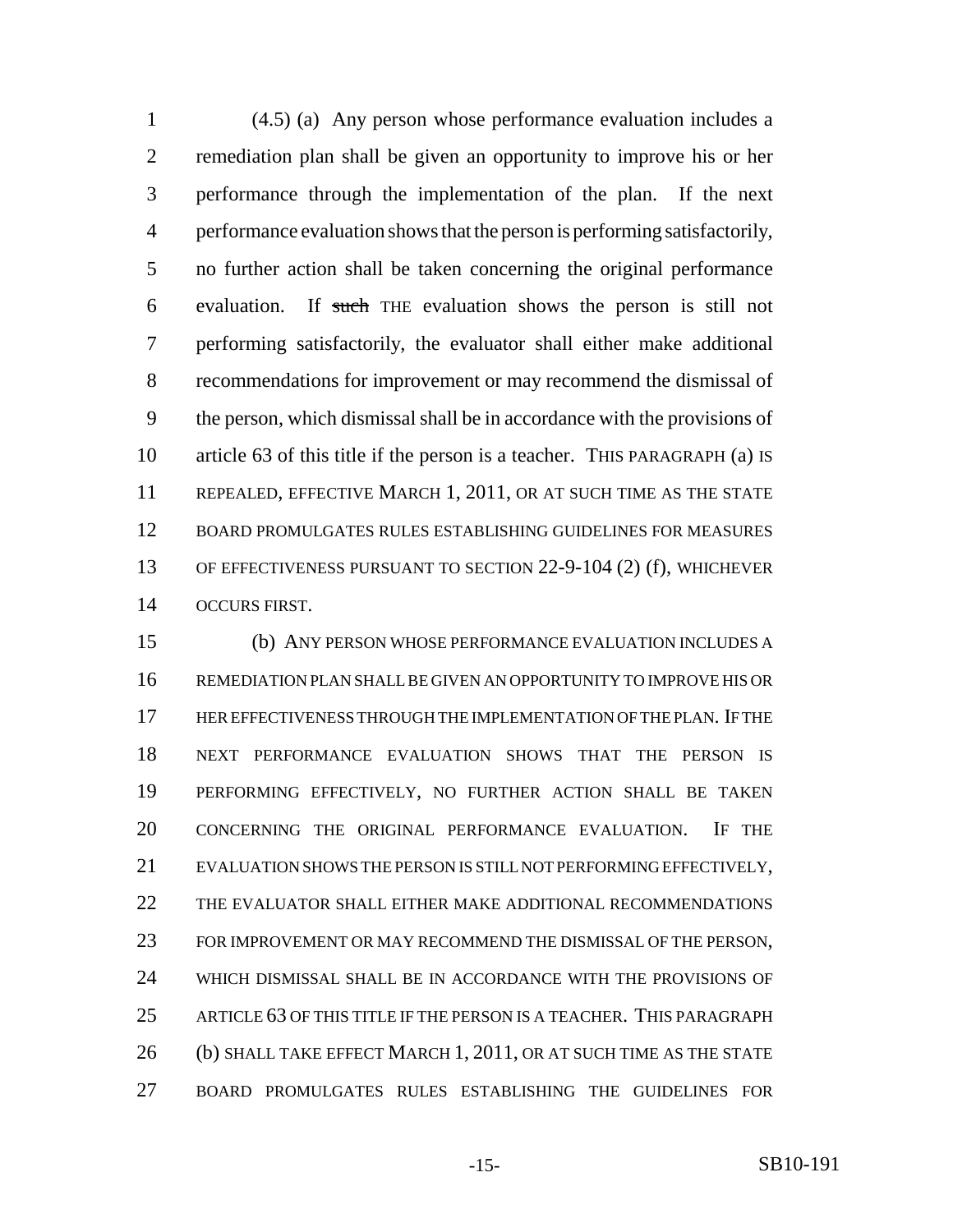MEASURES OF EFFECTIVENESS PURSUANT TO SECTION 22-9-104 (2) (f), WHICHEVER OCCURS FIRST.

 (7) EVERY PRINCIPAL SHALL BE EVALUATED USING MULTIPLE FAIR, TRANSPARENT, TIMELY, RIGOROUS, AND VALID METHODS. THE RECOMMENDATIONS DEVELOPED PURSUANT TO THIS SUBSECTION (7) SHALL REQUIRE THAT AT LEAST SIXTY-SIX PERCENT OF THE EVALUATION IS DETERMINED BY A COMBINATION OF THE ACADEMIC GROWTH OF THE STUDENTS ENROLLED IN THE PRINCIPAL'S SCHOOL AND THE DEMONSTRATED EFFECTIVENESS OR INCREASE IN EFFECTIVENESS OF THE TEACHERS IN THE PRINCIPAL'S SCHOOL. FOR PRINCIPALS, THE MULTIPLE MEASURES OF EFFECTIVENESS SHALL INCLUDE, BUT NEED NOT BE LIMITED TO:

 (a) ACHIEVEMENT AND ACADEMIC GROWTH FOR THOSE STUDENTS ENROLLED IN THE PRINCIPAL'S SCHOOL, AS MEASURED BY THE COLORADO GROWTH MODEL SET FORTH IN SECTION 22-11-202;

 (b) THE NUMBER AND PERCENTAGE OF LICENSED PERSONNEL IN THE PRINCIPAL'S SCHOOL WHO ARE RATED AS EFFECTIVE OR HIGHLY EFFECTIVE; AND

 (c) THE NUMBER AND PERCENTAGE OF LICENSED PERSONNEL IN THE PRINCIPAL'S SCHOOL WHO ARE RATED AS INEFFECTIVE BUT ARE 21 IMPROVING IN EFFECTIVENESS.

 **SECTION 7.** 22-63-103 (7), Colorado Revised Statutes, is amended to read:

 **22-63-103. Definitions.** As used in this article, unless the context otherwise requires:

 (7) "Probationary teacher" means a teacher who has not completed 27 three full years of continuous employment with the employing school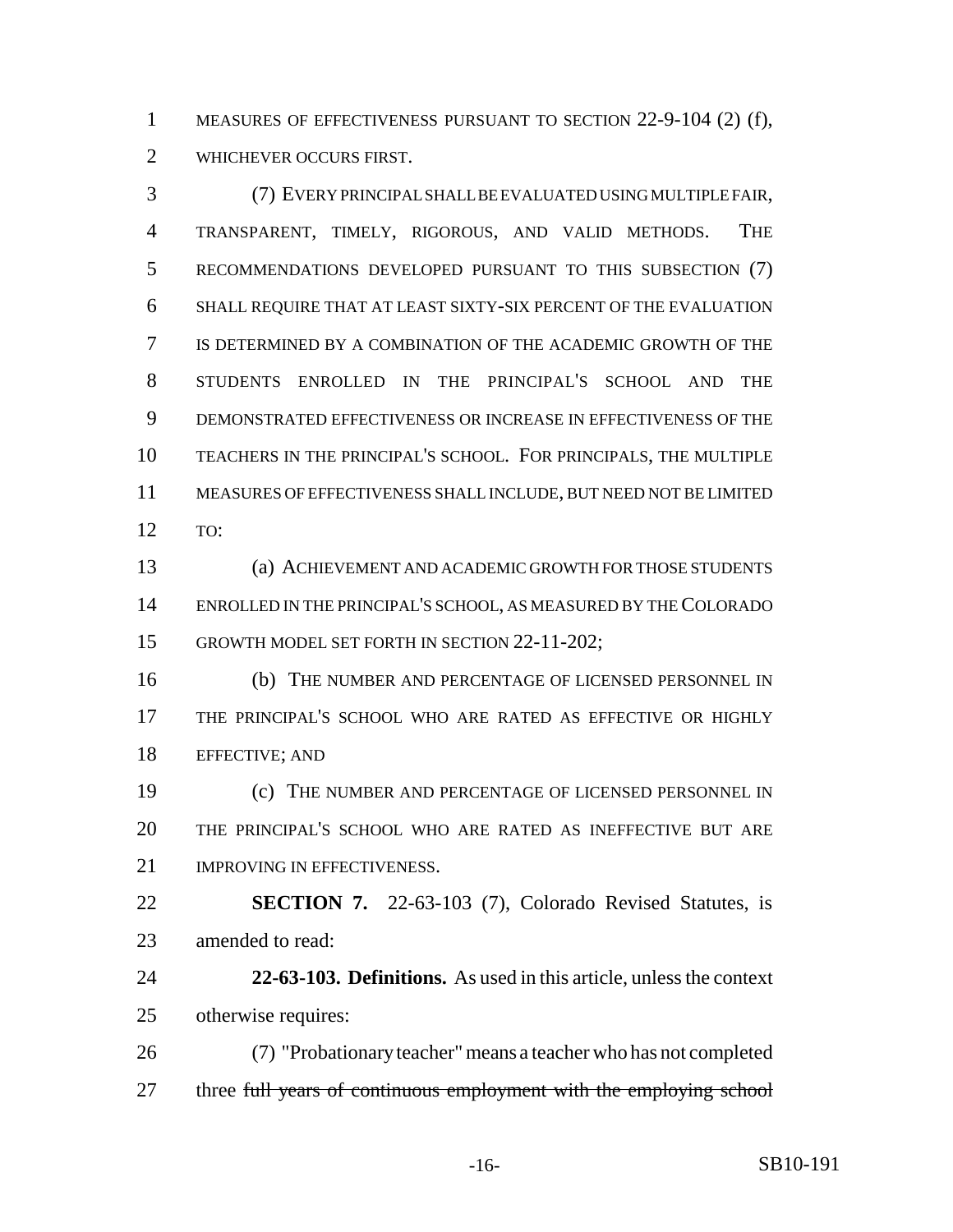district and who has not been reemployed for the fourth year CONSECUTIVE YEARS OF DEMONSTRATED EFFECTIVENESS OR A NONPROBATIONARY TEACHER WHO HAS HAD TWO CONSECUTIVE YEARS OF DEMONSTRATED INEFFECTIVENESS, AS DEFINED BY RULE PURSUANT TO SECTION 22-9-104 (2).

 **SECTION 8.** 22-63-202 (2), Colorado Revised Statutes, is amended BY THE ADDITION OF A NEW PARAGRAPH to read:

 **22-63-202. Employment contracts - contracts to be in writing - duration - damage provision.** (2) (c.5) THE GENERAL ASSEMBLY FINDS THAT, FOR THE FAIR EVALUATION OF A PRINCIPAL BASED ON THE DEMONSTRATED EFFECTIVENESS OF HIS OR HER TEACHERS, THE PRINCIPAL NEEDS THE ABILITY TO SELECT TEACHERS WHO SUPPORT THE INSTRUCTIONAL MODEL OF HIS OR HER SCHOOL. THEREFORE, EACH EMPLOYMENT CONTRACT EXECUTED PURSUANT TO THIS SECTION SHALL CONTAIN A PROVISION STATING THAT A TEACHER MAY BE ASSIGNED TO A PARTICULAR SCHOOL ONLY WITH THE CONSENT OF THE RECEIVING SCHOOL. IF THE TEACHER IS UNABLE TO SECURE AN ASSIGNMENT AT A SCHOOL OF THE SCHOOL DISTRICT AFTER TWO HIRING CYCLES, THE SCHOOL DISTRICT SHALL PLACE THE TEACHER ON UNPAID LEAVE UNTIL SUCH TIME AS THE TEACHER IS ABLE TO SECURE AN ASSIGNMENT. IF THE TEACHER SECURES AN ASSIGNMENT AT A SCHOOL OF THE SCHOOL DISTRICT WHILE PLACED ON UNPAID LEAVE, THE SCHOOL DISTRICT SHALL REINSTATE THE TEACHER'S SALARY AND BENEFITS AT THE LEVEL THEY WOULD HAVE BEEN IF THE TEACHER HAD NOT BEEN PLACED ON UNPAID LEAVE.

 **SECTION 9.** 22-63-202 (3), Colorado Revised Statutes, is amended to read:

**22-63-202. Employment contracts - contracts to be in writing**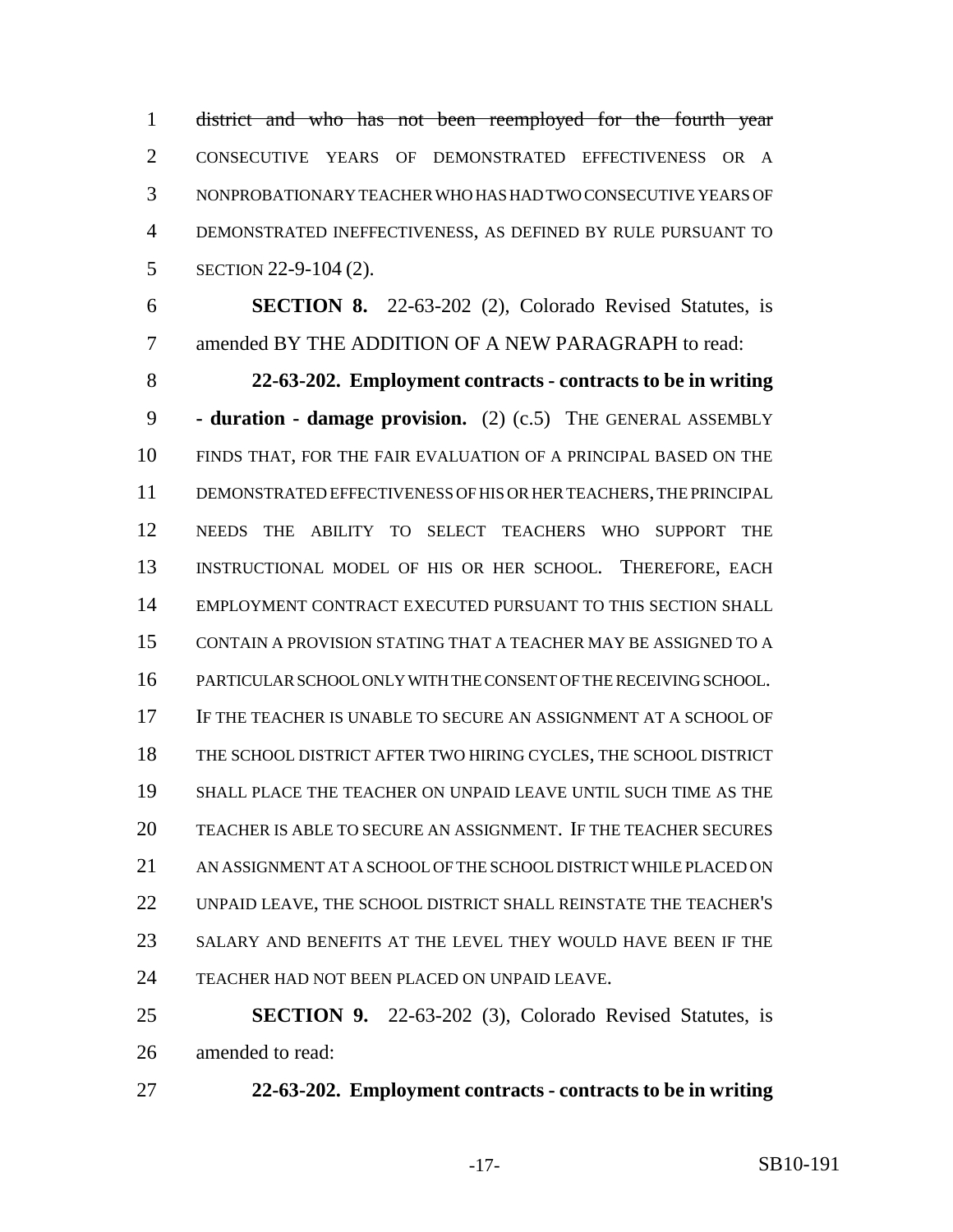**- duration - damage provision.** (3) A teacher may be suspended temporarily during the contractual period until the date of dismissal as ordered by the board pursuant to section 22-63-302 or may have his OR HER employment contract cancelled during the contractual period when there is a justifiable decrease in the number of teaching positions. The manner in which employment contracts will be cancelled when there is 7 a justifiable decrease in the number of teaching positions may SHALL be included in any contract between the board of education of the school district and school district employees If there is no such contract provision, when a justifiable reduction in the number of teaching 11 positions within a particular endorsement area occurs, the employment 12 contracts of first-year probationary teachers who are occupying such positions shall be cancelled first. Further reductions in the number of 14 teaching positions through the cancellation of employment contracts of second-year and third-year probationary teachers and nonprobationary teachers shall be made in accordance with an established policy of the 17 board of education of the school district. The provisions of this 18 subsection (3) concerning the cancellation of employment contracts shall 19 not create any property right or contract right, express or implied, for 20 second-year and third-year probationary teachers OR IN AN ESTABLISHED 21 POLICY OF THE BOARD, WHICH CONTRACT OR POLICY SHALL INCLUDE THE CRITERIA DESCRIBED IN SECTION 22-9-106 AS SIGNIFICANT FACTORS IN DETERMINING WHICH EMPLOYMENT CONTRACTS TO CANCEL AS A RESULT OF THE DECREASE IN TEACHING POSITIONS.

 **SECTION 10.** 22-63-203 (1), (2) (b) (III), and (2) (b) (IV), Colorado Revised Statutes, are amended to read:

**22-63-203. Probationary teachers - renewal and nonrenewal**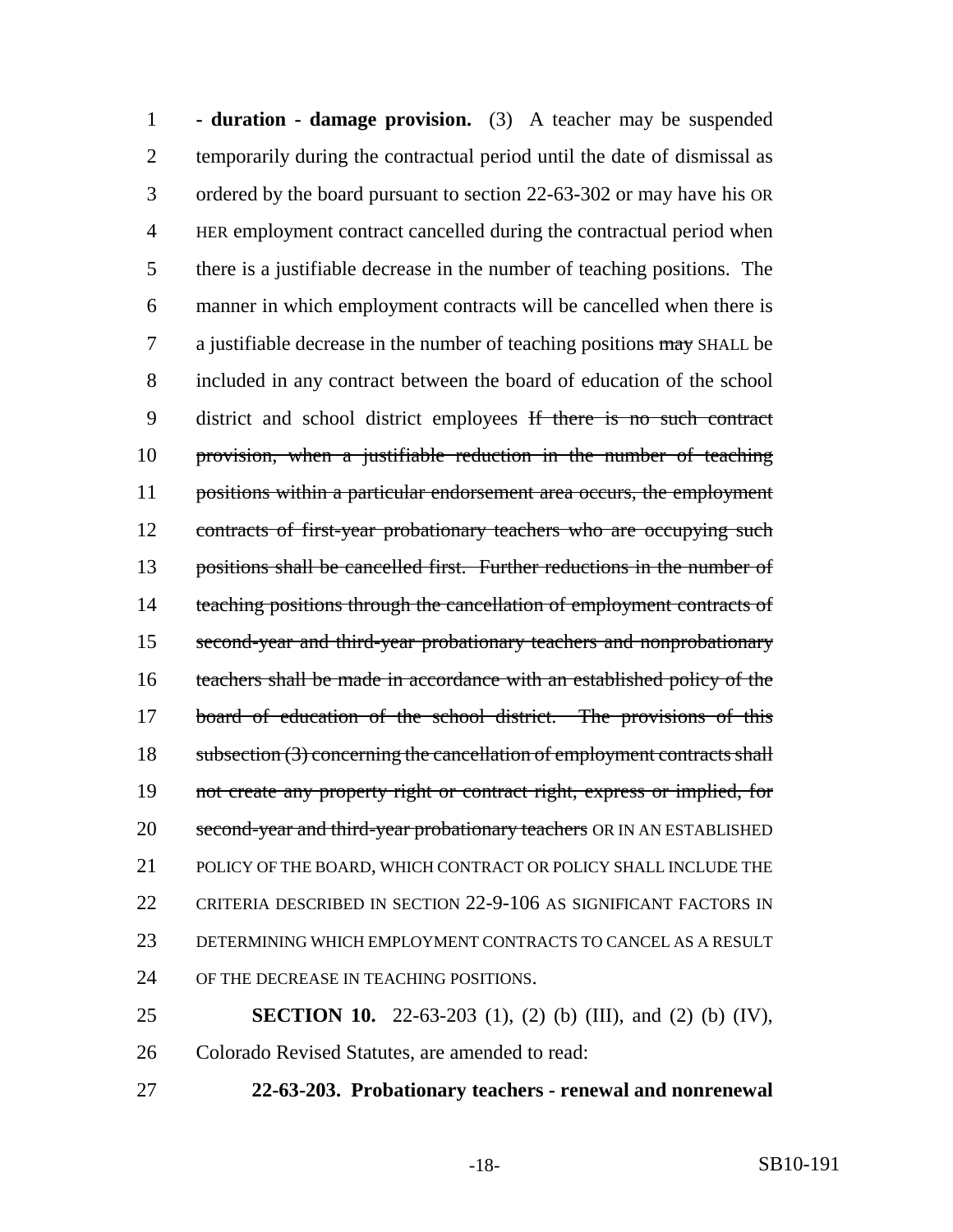**of employment contract.** (1) The provisions of this section shall apply 2 only to probationary teachers and shall no longer apply when the teacher HAS BEEN GRANTED NONPROBATIONARY STATUS AS A RESULT OF THREE CONSECUTIVE YEARS OF DEMONSTRATED EFFECTIVENESS, AS DETERMINED THROUGH HIS OR HER PERFORMANCE EVALUATIONS, AND CONTINUOUS EMPLOYMENT. A NONPROBATIONARY TEACHER SHALL LOSE SUCH STATUS AND RETURN TO PROBATIONARY STATUS FOLLOWING TWO CONSECUTIVE YEARS OF DEMONSTRATED INEFFECTIVENESS, AS DETERMINED BY HIS OR HER PERFORMANCE EVALUATIONS.

10 (2) (b) For purposes of paragraph (a) of this subsection  $(2)$ :

 (III) The three CONSECUTIVE school years of DEMONSTRATED EFFECTIVENESS AND continuous employment required for the probationary period shall not be deemed to be interrupted by the temporary illness of a probationary teacher. A leave of absence approved by the board of a school district or a military leave of absence pursuant 16 to article 3 of title 28, C.R.S., shall not be considered to be an interruption 17 of the CONSECUTIVE YEARS OF DEMONSTRATED EFFECTIVENESS AND continuous employment required for the probationary period, but the time of such leaves of absence shall not be included in computing the required probationary period.

 (IV) The three CONSECUTIVE school years of DEMONSTRATED EFFECTIVENESS AND continuous employment required for the probationary period shall not be deemed to be interrupted by the acceptance by a probationary teacher of the position of chief administrative officer in said school district, but the period of time during which such teacher serves in such capacity shall not be included in computing said probationary period.